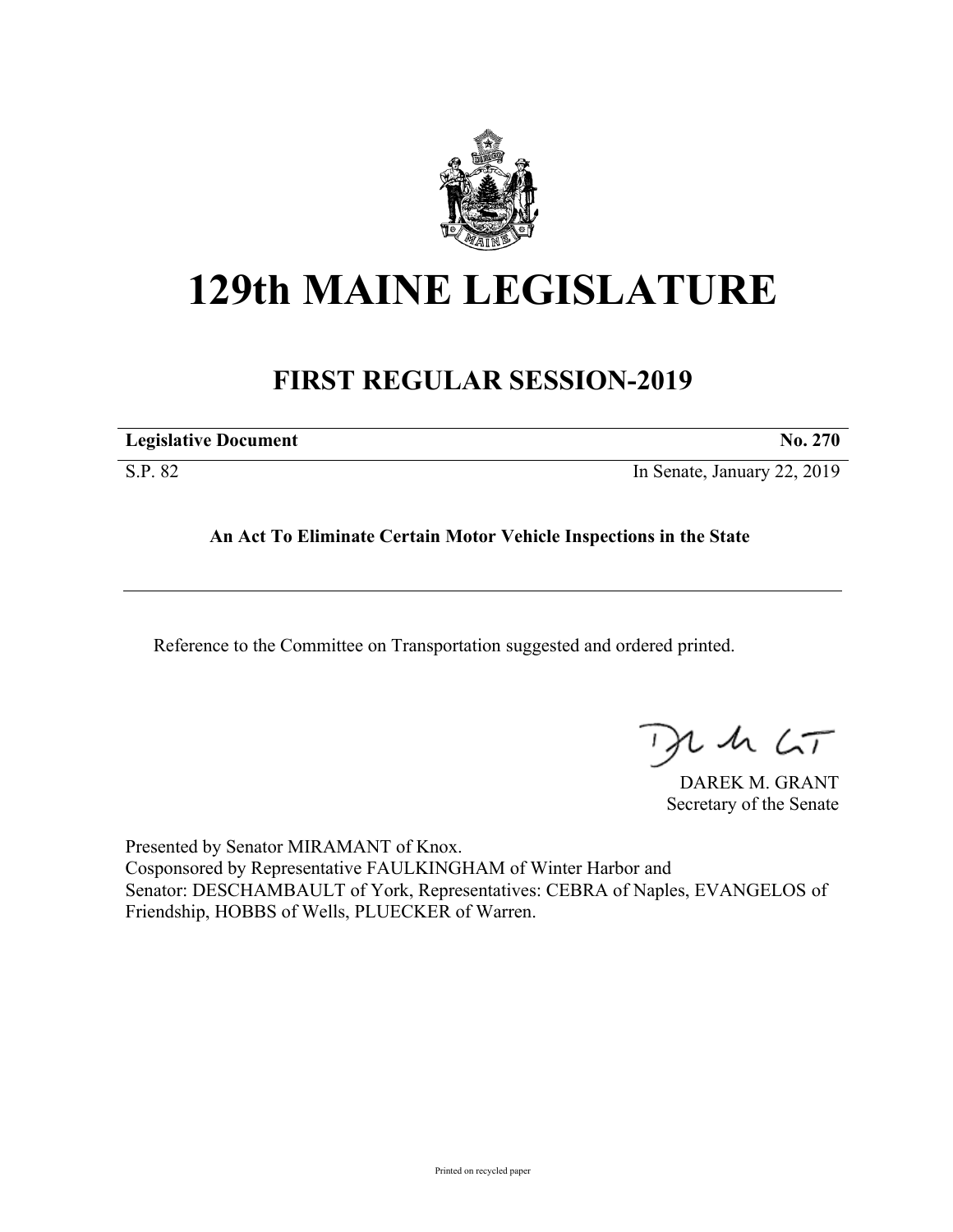| 1              | Be it enacted by the People of the State of Maine as follows:                                       |
|----------------|-----------------------------------------------------------------------------------------------------|
| $\mathfrak{2}$ | Sec. 1. 10 MRSA §1471, sub-§6-A, as amended by PL 1995, c. 65, Pt. A, §19                           |
| 3              | and affected by $\S 153$ and Pt. C, $\S 15$ , is further amended to read:                           |
| $\overline{4}$ | 6-A. Reconstructable motor vehicle. "Reconstructable motor vehicle" means a                         |
| 5              | used motor vehicle that does not meet the inspection standards as set forth in Title $29-A$ ,       |
| 6              | section 1751, and that is sold, offered for sale or negotiated for sale to a person other than      |
| 7              | another dealer for the purpose of transportation after repair or rebuilding.                        |
| 8              | Sec. 2. 10 MRSA §1474, sub-§1, as amended by PL 1995, c. 65, Pt. A, §20 and                         |
| 9              | affected by $\S 153$ and Pt. C, $\S 15$ , is further amended to read:                               |
| 10             | <b>1. Warranty content.</b> A dealer warrants that the motor vehicle the dealer sells,              |
| 11             | negotiates the sale of, offers for sale or transfers to a person other than another dealer has      |
| 12             | been inspected in accordance with met the inspection standards in Title 29-A, section               |
| 13             | 1751, and with the rules promulgated under that section: 1756.                                      |
| 14             | A. That the motor vehicle is in the condition and meets the standards required by that              |
| 15             | law and the rules; or                                                                               |
| 16             | B. If the motor vehicle is a reconstructable motor vehicle, that the motor vehicle is in            |
| 17             | the condition specified in the disclosure statement affixed to the vehicle as required              |
| 18             | by subsection 4.                                                                                    |
| 19             | Sec. 3. 10 MRSA §1474, sub-§4, ¶G, as enacted by PL 1985, c. 429, §4, is                            |
| 20             | amended to read:                                                                                    |
| 21             | G. In addition to the penalties described in section 1477, any violation of subsection              |
| 22             | 1, paragraph B, and this subsection shall be is a Class E crime.                                    |
| 23             | Sec. 4. 10 MRSA §1478, sub-§4, ¶A, as amended by PL 1995, c. 65, Pt. A, §22                         |
| 24             | and affected by $\S 153$ and Pt. C, $\S 15$ , is further amended to read:                           |
| 25             | A. In the event that a motor vehicle subject to inspection pursuant to Title 15,                    |
| 26             | subchapter $1$ is submitted by a state agency to the state auction $\frac{1}{2}$ does not possess a |
| 27             | valid inspection certificate that has been issued within 180 days previous to the                   |
| 28             | auction, the motor vehicle is subject to inspection pursuant to Title 29-A, chapter 15.             |
| 29             | If the motor vehicle passes inspection, a current and valid inspection certificate must             |
| 30             | be affixed to the vehicle.                                                                          |
| 31             | Sec. 5. 29-A MRSA §101, sub-§47-A, as enacted by PL 2005, c. 577, §6, is                            |
| 32             | amended to read:                                                                                    |
| 33             | 47-A. Off-road vehicle. "Off-road vehicle" means a motor vehicle that, because of                   |
| 34             | the vehicle's design and configuration, does not meet the inspection standards of chapter           |
| 35             | 15 or former section 1751 and that is not a moped or motorcycle.                                    |
| 36             | Sec. 6. 29-A MRSA §458-B, sub-§7, as amended by PL 2011, c. 139, §3, is                             |
| 37             | repealed.                                                                                           |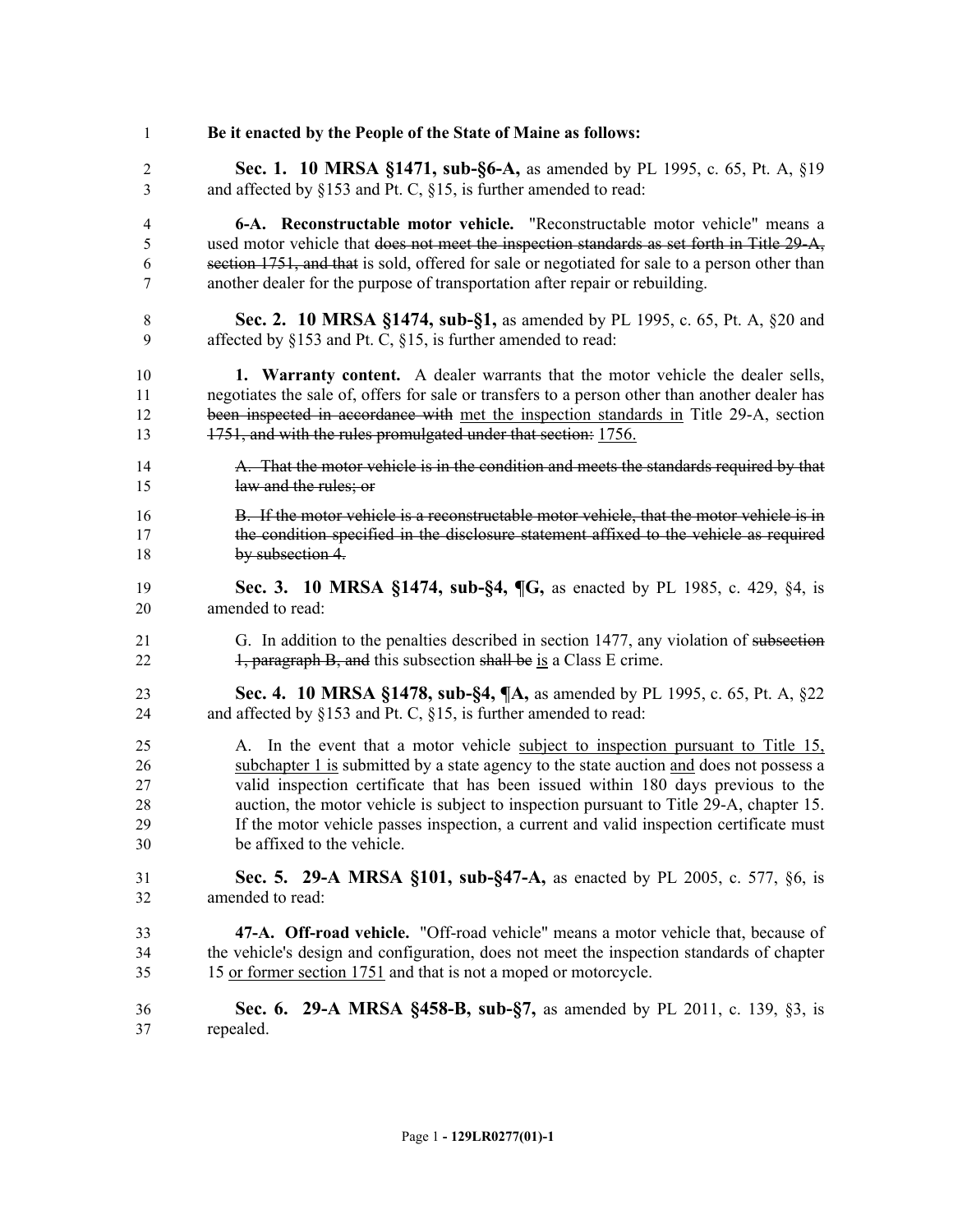**Sec. 7. 29-A MRSA §470, sub-§2,** as enacted by PL 2003, c. 125, §1, is amended to read:

 **2. Equipment.** An experimental motor vehicle is exempt from inspection requirements under section 1751 but must comply with the equipment standards of chapter 17 to include at a minimum: body components, an exhaust system, reflectors, running gear, tires, a horn, lights, directional signals, brakes, a steering mechanism, windshield wipers, safety seat belts and rearview mirrors.

 **Sec. 8. 29-A MRSA §517, sub-§1-B,** as enacted by PL 2003, c. 490, Pt. D, §1, is amended to read:

 **1-B. Low-speed vehicle.** A low-speed vehicle loaned by a dealer to a municipality 11 is exempt from registration fees and is not subject to inspection pursuant to section 1752 but must be registered and must be in compliance with equipment provisions under section 1925.

 **Sec. 9. 29-A MRSA §517-A, first ¶,** as enacted by PL 2001, c. 116, §1, is amended to read:

 Vehicles owned by an organized veterans group and used exclusively for ceremonial activities, including parades, are exempt from registration requirements and registration fees. These vehicles must be inspected A vehicle for which inspections are required pursuant to chapter 15, subchapter I 1 must be inspected. For purposes of this section, "organized veterans group" means the American Legion, Veterans of Foreign Wars or an organized league of veterans of the United States Marine Corps.

- **Sec. 10. 29-A MRSA §525, sub-§4,** as enacted by PL 1993, c. 683, Pt. A, §2 and affected by Pt. B, §5, is amended to read:
- **4. Exception.** A farm vehicle or farm truck formerly subject to limited inspection under former section 1752, subsections 2 and 4 is not required to have a fuel use identification decal.
- **Sec. 11. 29-A MRSA §1751,** as amended by PL 2001, c. 234, §§1 and 2, is repealed.
- **Sec. 12. 29-A MRSA §1752,** as amended by PL 2017, c. 165, §6, is repealed.
- **Sec. 13. 29-A MRSA §1753, sub-§4, ¶D,** as amended by PL 2007, c. 348, §3, is further amended to read:
- D. A farm truck or a fish truck formerly exempted under former section 1752;
- **Sec. 14. 29-A MRSA §1754, sub-§1-A,** as enacted by PL 2011, c. 191, §1, is repealed.
- **Sec. 15. 29-A MRSA §1756, sub-§2,** as enacted by PL 1993, c. 683, Pt. A, §2 and affected by Pt. B, §5, is repealed.